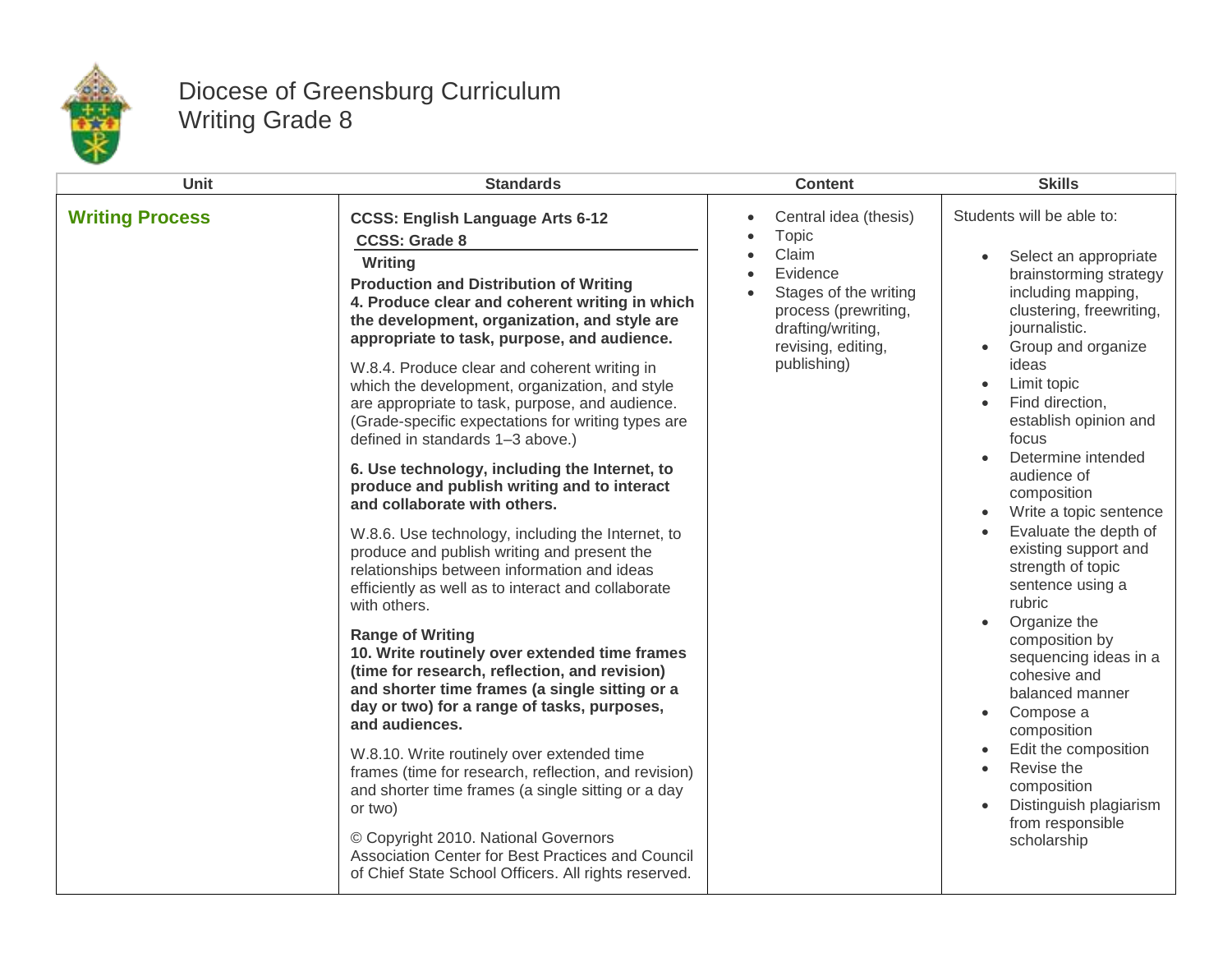| Unit                                              | <b>Standards</b>                                                                                                                                                                                                                                                                                                                                                                                                                                                                                                                                                                                                                                                                                                                                                                                                                                                                                                                                                                                                                                                                                                                                                                                                                                                                                                                                                                                                                                                                                    | <b>Content</b>                                                                                                                                            | <b>Skills</b>                                                                                                                                                                                                                                                                                                                                                                                                                                                                                                          |
|---------------------------------------------------|-----------------------------------------------------------------------------------------------------------------------------------------------------------------------------------------------------------------------------------------------------------------------------------------------------------------------------------------------------------------------------------------------------------------------------------------------------------------------------------------------------------------------------------------------------------------------------------------------------------------------------------------------------------------------------------------------------------------------------------------------------------------------------------------------------------------------------------------------------------------------------------------------------------------------------------------------------------------------------------------------------------------------------------------------------------------------------------------------------------------------------------------------------------------------------------------------------------------------------------------------------------------------------------------------------------------------------------------------------------------------------------------------------------------------------------------------------------------------------------------------------|-----------------------------------------------------------------------------------------------------------------------------------------------------------|------------------------------------------------------------------------------------------------------------------------------------------------------------------------------------------------------------------------------------------------------------------------------------------------------------------------------------------------------------------------------------------------------------------------------------------------------------------------------------------------------------------------|
|                                                   |                                                                                                                                                                                                                                                                                                                                                                                                                                                                                                                                                                                                                                                                                                                                                                                                                                                                                                                                                                                                                                                                                                                                                                                                                                                                                                                                                                                                                                                                                                     |                                                                                                                                                           |                                                                                                                                                                                                                                                                                                                                                                                                                                                                                                                        |
| <b>Persuasive/Argumentative</b><br><b>Writing</b> | <b>CCSS: English Language Arts 6-12</b><br><b>CCSS: Grade 8</b><br>Writing<br><b>Text Types and Purposes</b><br>1. Write arguments to support claims in an<br>analysis of substantive topics or texts, using<br>valid reasoning and relevant and sufficient<br>evidence.<br>W.8.1. Write arguments to support claims with<br>clear reasons and relevant evidence.<br>W.8.1a. Introduce claim(s), acknowledge and<br>distinguish the claim(s) from alternate or opposing<br>claims, and organize the reasons and evidence<br>logically.<br>W.8.1b. Support claim(s) with logical reasoning<br>and relevant evidence, using accurate, credible<br>sources and demonstrating an understanding of<br>the topic or text.<br>W.8.1c. Use words, phrases, and clauses to<br>create cohesion and clarify the relationships<br>among claim(s), counterclaims, reasons, and<br>evidence.<br>W.8.1d. Establish and maintain a formal style.<br>W.8.1e. Provide a concluding statement or<br>section that follows from and supports the<br>argument presented.<br><b>Production and Distribution of Writing</b><br>4. Produce clear and coherent writing in which<br>the development, organization, and style are<br>appropriate to task, purpose, and audience.<br>W.8.4. Produce clear and coherent writing in<br>which the development, organization, and style<br>are appropriate to task, purpose, and audience.<br>(Grade-specific expectations for writing types are<br>defined in standards 1-3 above.) | Argument<br>Claim<br>Counterclaim<br>Fact<br>Logic<br>Evidence<br>Details<br>Examples<br><b>Statistics</b><br>$\bullet$<br>Expert testimony<br>SEE method | The student will be able to:<br>Define argument<br>Define claim<br>Distinguish<br>counterclaim from<br>claim<br>Distinguish an<br>argument from a fact<br>Develop a logical<br>$\bullet$<br>argument and claims<br>Support claims with<br>specific evidence<br>such as details and<br>examples<br>Support claims with<br>specific evidence<br>such as statistics and<br>expert testimony<br>Connect facts and<br>evidence to a claim<br>Connect a series of<br>claims to an argument<br>Write an effective<br>argument |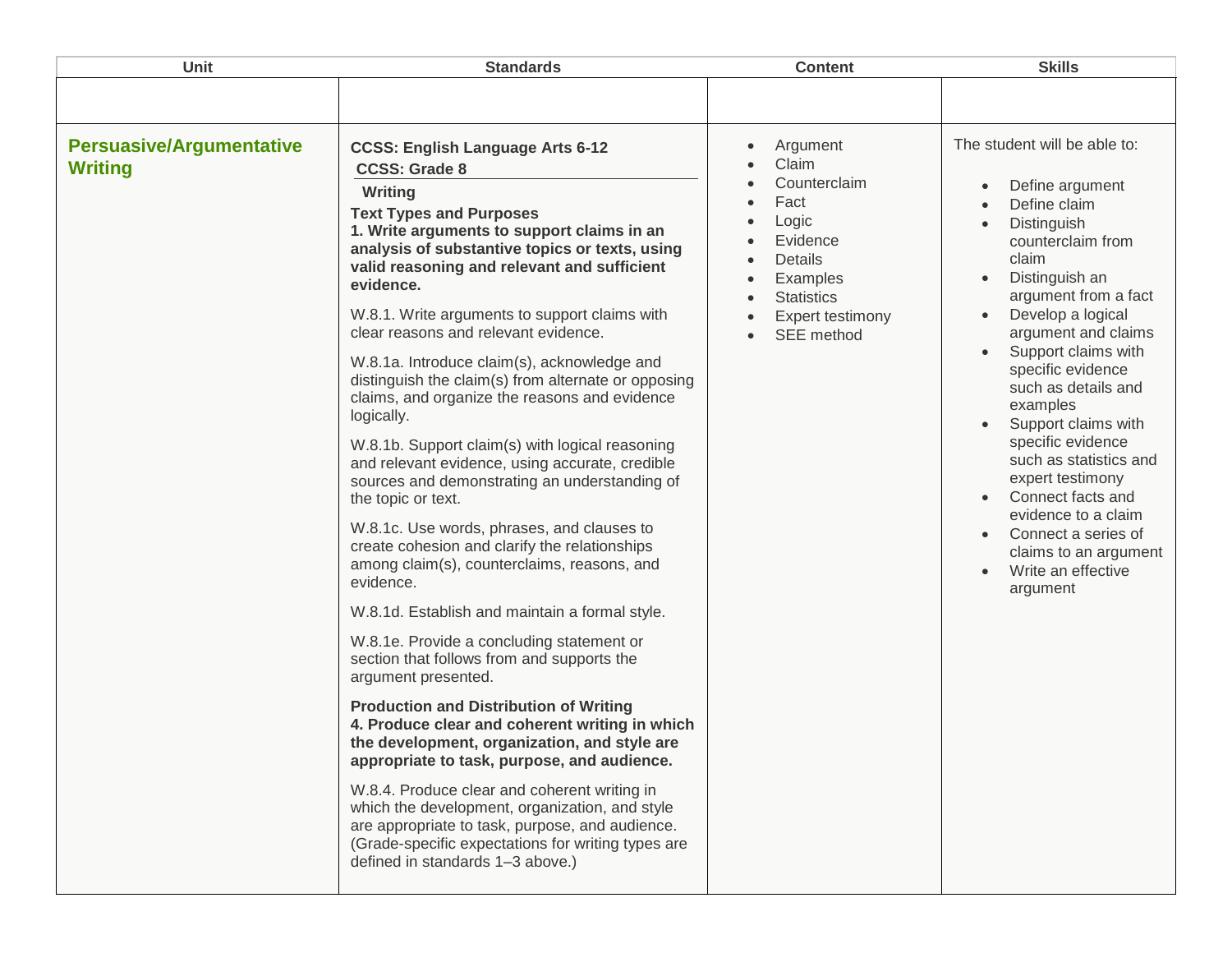| <b>Unit</b>   | <b>Standards</b>                                                                                                                                                                                                                                      | <b>Content</b>                                                          | <b>Skills</b>                                       |
|---------------|-------------------------------------------------------------------------------------------------------------------------------------------------------------------------------------------------------------------------------------------------------|-------------------------------------------------------------------------|-----------------------------------------------------|
|               | 5. Develop and strengthen writing as needed<br>by planning, revising, editing, rewriting, or<br>trying a new approach.                                                                                                                                |                                                                         |                                                     |
|               | W.8.5. With some guidance and support from<br>peers and adults, develop and strengthen writing<br>as needed by planning, revising, editing, rewriting,<br>or trying a new approach, focusing on how well<br>purpose and audience have been addressed. |                                                                         |                                                     |
|               | 6. Use technology, including the Internet, to<br>produce and publish writing and to interact<br>and collaborate with others.                                                                                                                          |                                                                         |                                                     |
|               | W.8.6. Use technology, including the Internet, to<br>produce and publish writing and present the<br>relationships between information and ideas<br>efficiently as well as to interact and collaborate<br>with others.                                 |                                                                         |                                                     |
|               | <b>Range of Writing</b><br>10. Write routinely over extended time frames<br>(time for research, reflection, and revision)<br>and shorter time frames (a single sitting or a<br>day or two) for a range of tasks, purposes,<br>and audiences.          |                                                                         |                                                     |
|               | W.8.10. Write routinely over extended time<br>frames (time for research, reflection, and revision)<br>and shorter time frames (a single sitting or a day<br>or two)                                                                                   |                                                                         |                                                     |
|               | © Copyright 2010. National Governors<br>Association Center for Best Practices and Council<br>of Chief State School Officers. All rights reserved.                                                                                                     |                                                                         |                                                     |
| <b>Poetry</b> | <b>CCSS: English Language Arts 6-12</b><br><b>CCSS: Grade 8</b>                                                                                                                                                                                       | Lyric<br>Narrative<br>Haiku                                             | The students will be able to:                       |
|               | <b>Reading: Literature</b><br><b>Key Ideas and Details</b><br>1. Read closely to determine what the text<br>says explicitly and to make logical inferences                                                                                            | $\bullet$<br>Repetition<br>$\bullet$<br>Rhyme scheme<br>Meter<br>Stanza | Use specific<br>strategies to go<br>beyond the text |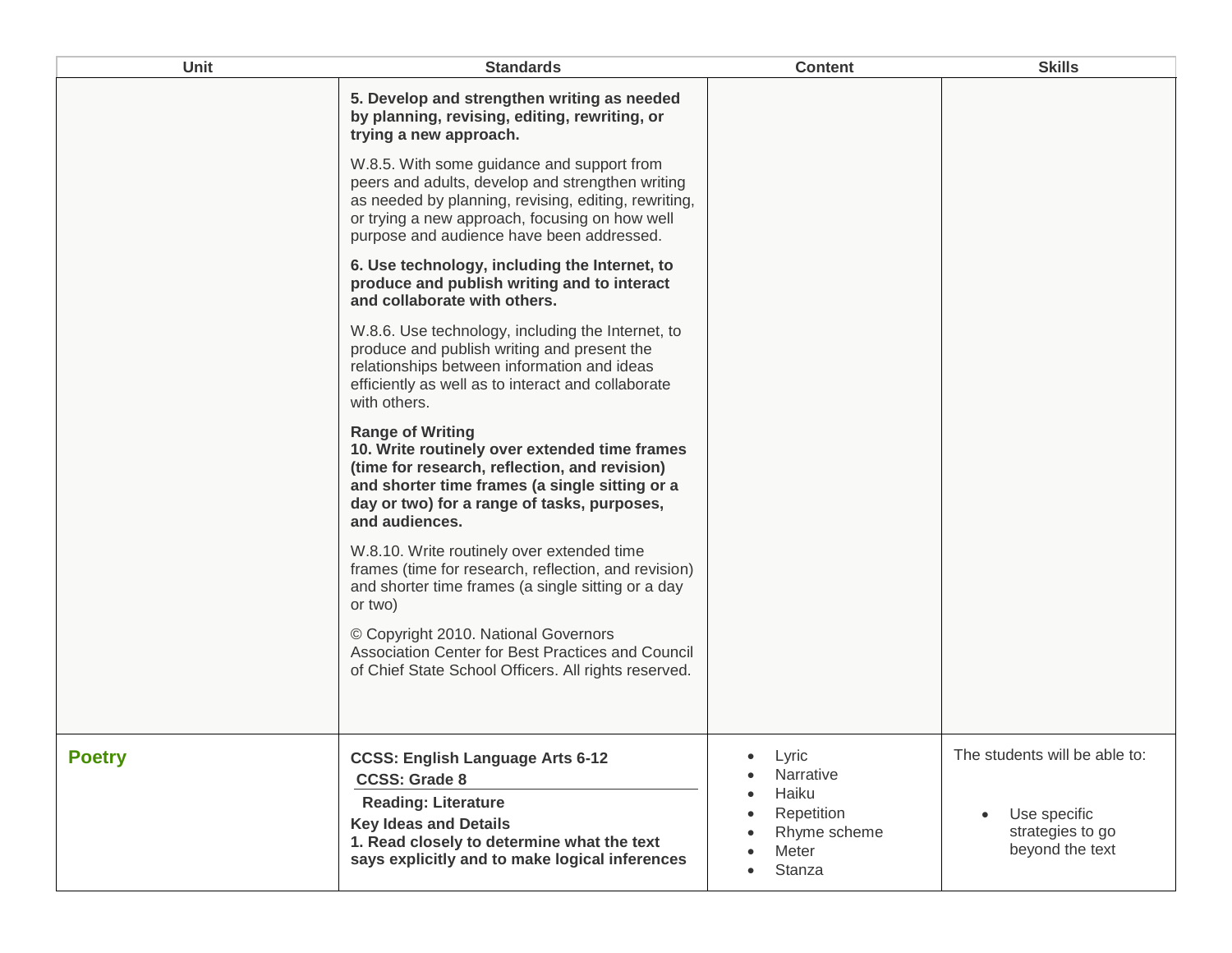| <b>Unit</b> | <b>Standards</b>                                                                                                                                                                                                                                                                                                                                                                                                                                                                                                                                                                                                                                                                                                                                                                                                                                                                                                                                                                                                                                                                                                                                                                                                                                                                                                                                                                                                                                                                                                                                                                                                                                                                | <b>Content</b>                                                                                                                                                 | <b>Skills</b>                                                                                                                                                                                                                                                                                                                                                                                                                                                                   |
|-------------|---------------------------------------------------------------------------------------------------------------------------------------------------------------------------------------------------------------------------------------------------------------------------------------------------------------------------------------------------------------------------------------------------------------------------------------------------------------------------------------------------------------------------------------------------------------------------------------------------------------------------------------------------------------------------------------------------------------------------------------------------------------------------------------------------------------------------------------------------------------------------------------------------------------------------------------------------------------------------------------------------------------------------------------------------------------------------------------------------------------------------------------------------------------------------------------------------------------------------------------------------------------------------------------------------------------------------------------------------------------------------------------------------------------------------------------------------------------------------------------------------------------------------------------------------------------------------------------------------------------------------------------------------------------------------------|----------------------------------------------------------------------------------------------------------------------------------------------------------------|---------------------------------------------------------------------------------------------------------------------------------------------------------------------------------------------------------------------------------------------------------------------------------------------------------------------------------------------------------------------------------------------------------------------------------------------------------------------------------|
|             | from it; cite specific textual evidence when<br>writing or speaking to support conclusions<br>drawn from the text.<br>RL.8.1. Cite the textual evidence that most<br>strongly supports an analysis of what the text<br>says explicitly as well as inferences drawn from<br>the text.<br>2. Determine central ideas or themes of a text<br>and analyze their development; summarize the<br>key supporting details and ideas.<br>RL.8.2. Determine a theme or central idea of a<br>text and analyze its development over the course<br>of the text, including its relationship to the<br>characters, setting, and plot; provide an objective<br>summary of the text.<br><b>Craft and Structure</b><br>4. Interpret words and phrases as they are<br>used in a text, including determining<br>technical, connotative, and figurative<br>meanings, and analyze how specific word<br>choices shape meaning or tone.<br>RL.8.4. Determine the meaning of words and<br>phrases as they are used in a text, including<br>figurative and connotative meanings; analyze the<br>impact of specific word choices on meaning and<br>tone, including analogies or allusions to other<br>texts.<br>5. Analyze the structure of texts, including<br>how specific sentences, paragraphs, and<br>larger portions of the text (e.g., a section,<br>chapter, scene, or stanza) relate to each other<br>and the whole.<br>RL.8.5. Compare and contrast the structure of two<br>or more texts and analyze how the differing<br>structure of each text contributes to its meaning<br>and style.<br>Range of Reading and Level of Text<br><b>Complexity</b><br>10. Read and comprehend complex literary | Imagery<br>$\bullet$<br>Diction<br>Tone<br>Context clues<br>Simile<br>Metaphor<br>Personification<br>Allusion<br>Hyperbole<br>Irony<br>Symbol<br>Sound devices | Differentiate the<br>$\bullet$<br>characteristics of<br>poetic genres<br>Analyze the<br>$\bullet$<br>effectiveness of poetic<br>organizational<br>patterns<br>Evaluate the elements<br>and forms that<br>influence meaning in<br>poetry<br>Investigate how<br>$\bullet$<br>poetry relies on the<br>sound of spoken<br>language to<br>communicate<br>meaning<br>Discuss how poetry<br>$\bullet$<br>uses a range of<br>figurative language<br>and imagery to<br>communicate ideas |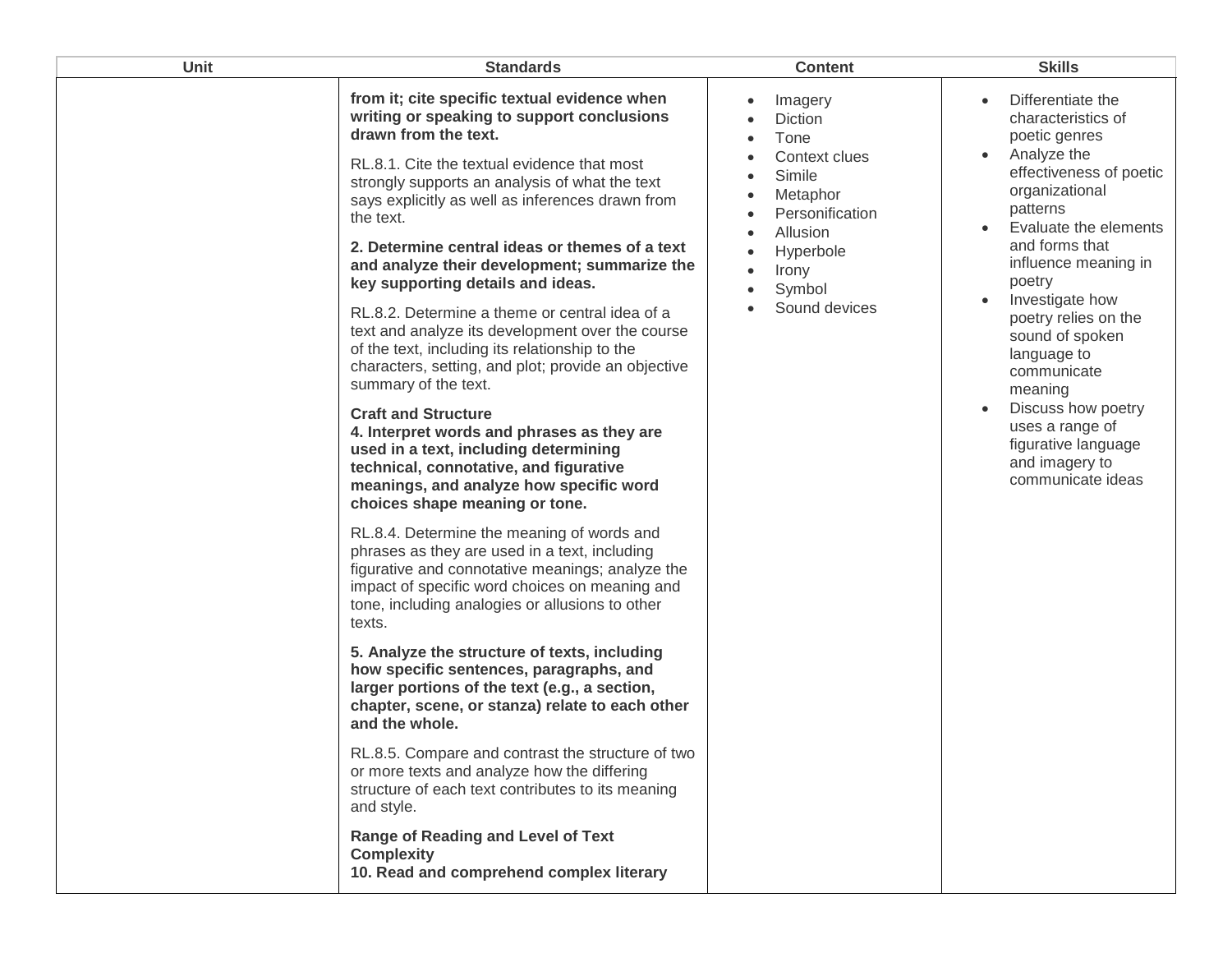| Unit | <b>Standards</b>                                                                                                                                                                                                                                                                       | <b>Content</b> | <b>Skills</b> |
|------|----------------------------------------------------------------------------------------------------------------------------------------------------------------------------------------------------------------------------------------------------------------------------------------|----------------|---------------|
|      | and informational texts independently and<br>proficiently.                                                                                                                                                                                                                             |                |               |
|      | RL.8.10. By the end of the year, read and<br>comprehend literature, including stories, dramas,<br>and poems, at the high end of grades 6-8 text<br>complexity band independently and proficiently.                                                                                     |                |               |
|      | <b>Speaking &amp; Listening</b><br><b>Comprehension and Collaboration</b><br>1. Prepare for and participate effectively in a<br>range of conversations and collaborations<br>with diverse partners, building on others'<br>ideas and expressing their own clearly and<br>persuasively. |                |               |
|      | SL.8.1. Engage effectively in a range of<br>collaborative discussions (one-on-one, in groups,<br>and teacher-led) with diverse partners on grade 8<br>topics, texts, and issues, building on others' ideas<br>and expressing their own clearly.                                        |                |               |
|      | SL.8.1a. Come to discussions prepared, having<br>read or researched material under study; explicitly<br>draw on that preparation by referring to evidence<br>on the topic, text, or issue to probe and reflect on<br>ideas under discussion.                                           |                |               |
|      | SL.8.1b. Follow rules for collegial discussions and<br>decision-making, track progress toward specific<br>goals and deadlines, and define individual roles<br>as needed.                                                                                                               |                |               |
|      | SL.8.1c. Pose questions that connect the ideas of<br>several speakers and respond to others'<br>questions and comments with relevant evidence,<br>observations, and ideas.                                                                                                             |                |               |
|      | SL.8.1d. Acknowledge new information expressed<br>by others, and, when warranted, qualify or justify<br>their own views in light of the evidence presented.                                                                                                                            |                |               |
|      | <b>Presentation of Knowledge and Ideas</b><br>4. Present information, findings, and<br>supporting evidence such that listeners can<br>follow the line of reasoning and the                                                                                                             |                |               |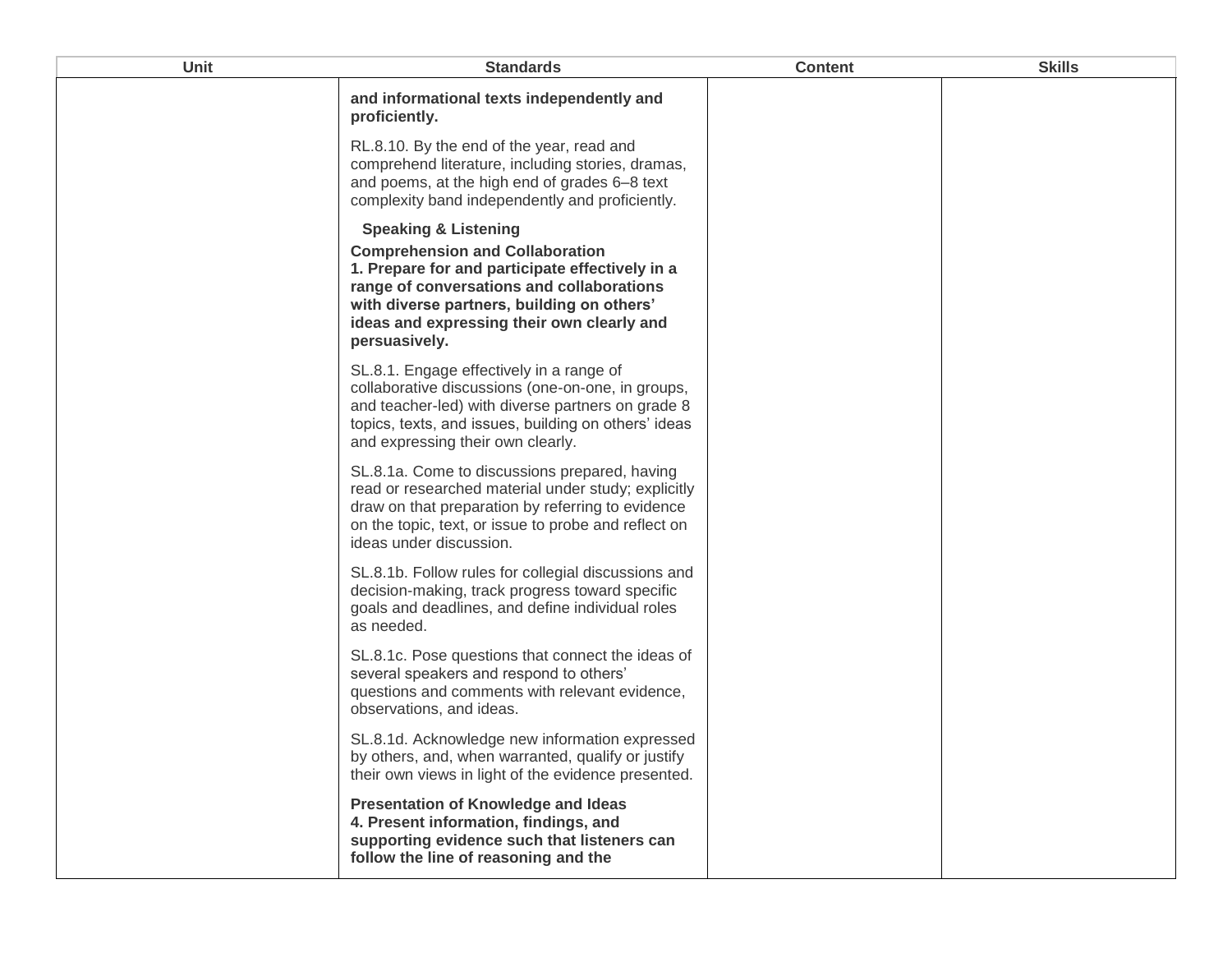| Unit                                                     | <b>Standards</b>                                                                                                                                                                                                                                                                                                                                                                                                                                                                 | <b>Content</b>                                                                                                                                                                                                                  | <b>Skills</b>                                                                                                                                                                                                                                    |
|----------------------------------------------------------|----------------------------------------------------------------------------------------------------------------------------------------------------------------------------------------------------------------------------------------------------------------------------------------------------------------------------------------------------------------------------------------------------------------------------------------------------------------------------------|---------------------------------------------------------------------------------------------------------------------------------------------------------------------------------------------------------------------------------|--------------------------------------------------------------------------------------------------------------------------------------------------------------------------------------------------------------------------------------------------|
|                                                          | organization, development, and style are<br>appropriate to task, purpose, and audience.<br>SL.8.4. Present claims and findings, emphasizing<br>salient points in a focused, coherent manner with<br>relevant evidence, sound valid reasoning, and<br>well-chosen details; use appropriate eye contact,<br>adequate volume, and clear pronunciation.                                                                                                                              |                                                                                                                                                                                                                                 |                                                                                                                                                                                                                                                  |
|                                                          | Language<br><b>Knowledge of Language</b><br>3. Apply knowledge of language to understand<br>how language functions in different contexts,<br>to make effective choices for meaning or<br>style, and to comprehend more fully when<br>reading or listening.                                                                                                                                                                                                                       |                                                                                                                                                                                                                                 |                                                                                                                                                                                                                                                  |
|                                                          | L.8.3. Use knowledge of language and its<br>conventions when writing, speaking, reading, or<br>listening.                                                                                                                                                                                                                                                                                                                                                                        |                                                                                                                                                                                                                                 |                                                                                                                                                                                                                                                  |
|                                                          | © Copyright 2010. National Governors<br>Association Center for Best Practices and Council<br>of Chief State School Officers. All rights reserved.                                                                                                                                                                                                                                                                                                                                |                                                                                                                                                                                                                                 |                                                                                                                                                                                                                                                  |
| <b>Expository Writing</b><br>(Informational/Explanatory) | <b>CCSS: English Language Arts 6-12</b><br><b>CCSS: Grade 8</b><br>Writing<br>2. Write informative/explanatory texts to<br>examine and convey complex ideas and<br>information clearly and accurately through the<br>effective selection, organization, and analysis<br>of content.<br>W.8.2. Write informative/explanatory texts to<br>examine a topic and convey ideas, concepts, and<br>information through the selection, organization,<br>and analysis of relevant content. | <b>Expository writing</b><br>$\bullet$<br>Persuasive writing<br>Central idea<br>Main points<br>Details<br>Examples<br>Facts<br>Evidence (support)<br>$\bullet$<br>Transitions<br>$\bullet$<br>Primary text<br>Critical analysis | Students will be able to:<br>Define expository<br>writing<br>Distinguish expository<br>writing from<br>persuasive writing<br>Define central idea<br>Develop a logical<br>central idea<br>Construct main points<br>to develop the central<br>idea |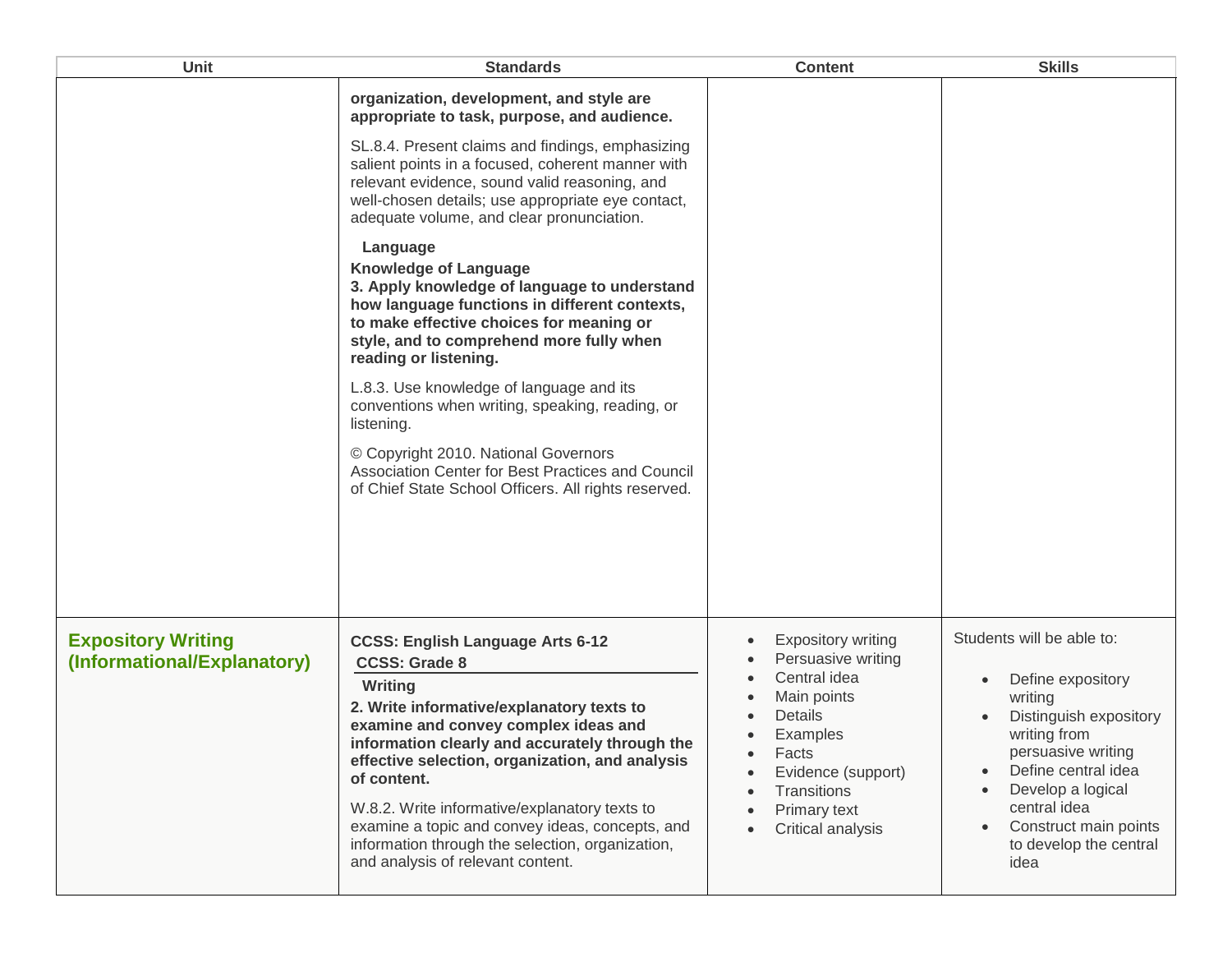| Unit | <b>Standards</b>                                                                                                                                                                                                                                                                                                                                                                                                                                                                                                                                                                                                                                                                                                                                                                                                                                                                                                                                                                                                                                                                                                                                                                                                                                                                                                                                                                                                                                                                                                                                                                                                                                                                                          | <b>Content</b>                           | <b>Skills</b>                                                                                                                                                                                                                                                                                                                                                                                                                                                                                                                                              |
|------|-----------------------------------------------------------------------------------------------------------------------------------------------------------------------------------------------------------------------------------------------------------------------------------------------------------------------------------------------------------------------------------------------------------------------------------------------------------------------------------------------------------------------------------------------------------------------------------------------------------------------------------------------------------------------------------------------------------------------------------------------------------------------------------------------------------------------------------------------------------------------------------------------------------------------------------------------------------------------------------------------------------------------------------------------------------------------------------------------------------------------------------------------------------------------------------------------------------------------------------------------------------------------------------------------------------------------------------------------------------------------------------------------------------------------------------------------------------------------------------------------------------------------------------------------------------------------------------------------------------------------------------------------------------------------------------------------------------|------------------------------------------|------------------------------------------------------------------------------------------------------------------------------------------------------------------------------------------------------------------------------------------------------------------------------------------------------------------------------------------------------------------------------------------------------------------------------------------------------------------------------------------------------------------------------------------------------------|
|      | W.8.2a. Introduce a topic clearly, previewing what<br>is to follow; organize ideas, concepts, and<br>information into broader categories; include<br>formatting (e.g., headings), graphics (e.g., charts,<br>tables), and multimedia when useful to aiding<br>comprehension.<br>W.8.2b. Develop the topic with relevant, well-<br>chosen facts, definitions, concrete details,<br>quotations, or other information and examples.<br>W.8.2c. Use appropriate and varied transitions to<br>create cohesion and clarify the relationships<br>among ideas and concepts.<br>W.8.2d. Use precise language and domain-<br>specific vocabulary to inform about or explain the<br>topic.<br>W.8.2e. Establish and maintain a formal style.<br>W.8.2f. Provide a concluding statement or section<br>that follows from and supports the information or<br>explanation presented.<br><b>Production and Distribution of Writing</b><br>4. Produce clear and coherent writing in which<br>the development, organization, and style are<br>appropriate to task, purpose, and audience.<br>W.8.4. Produce clear and coherent writing in<br>which the development, organization, and style<br>are appropriate to task, purpose, and audience.<br>(Grade-specific expectations for writing types are<br>defined in standards 1-3 above.)<br>5. Develop and strengthen writing as needed<br>by planning, revising, editing, rewriting, or<br>trying a new approach.<br>W.8.5. With some guidance and support from<br>peers and adults, develop and strengthen writing<br>as needed by planning, revising, editing, rewriting,<br>or trying a new approach, focusing on how well<br>purpose and audience have been addressed. | Text-to-world<br>$\bullet$<br>connection | Support central idea<br>$\bullet$<br>and main points with<br>details and examples<br>Connect facts to a<br>$\bullet$<br>central idea<br>Utilize facts to create<br>$\bullet$<br>evidence (support)<br>Connect evidence<br>(support) to central<br>idea<br>Connect main points<br>using transitions<br>Summarize<br>$\bullet$<br>relationship of<br>evidence to central<br>idea<br><b>Apply critical</b><br>$\bullet$<br>analysis to a<br>primary text<br>Make text-to-world<br>$\bullet$<br>connections<br>Write an effective<br>expository<br>composition |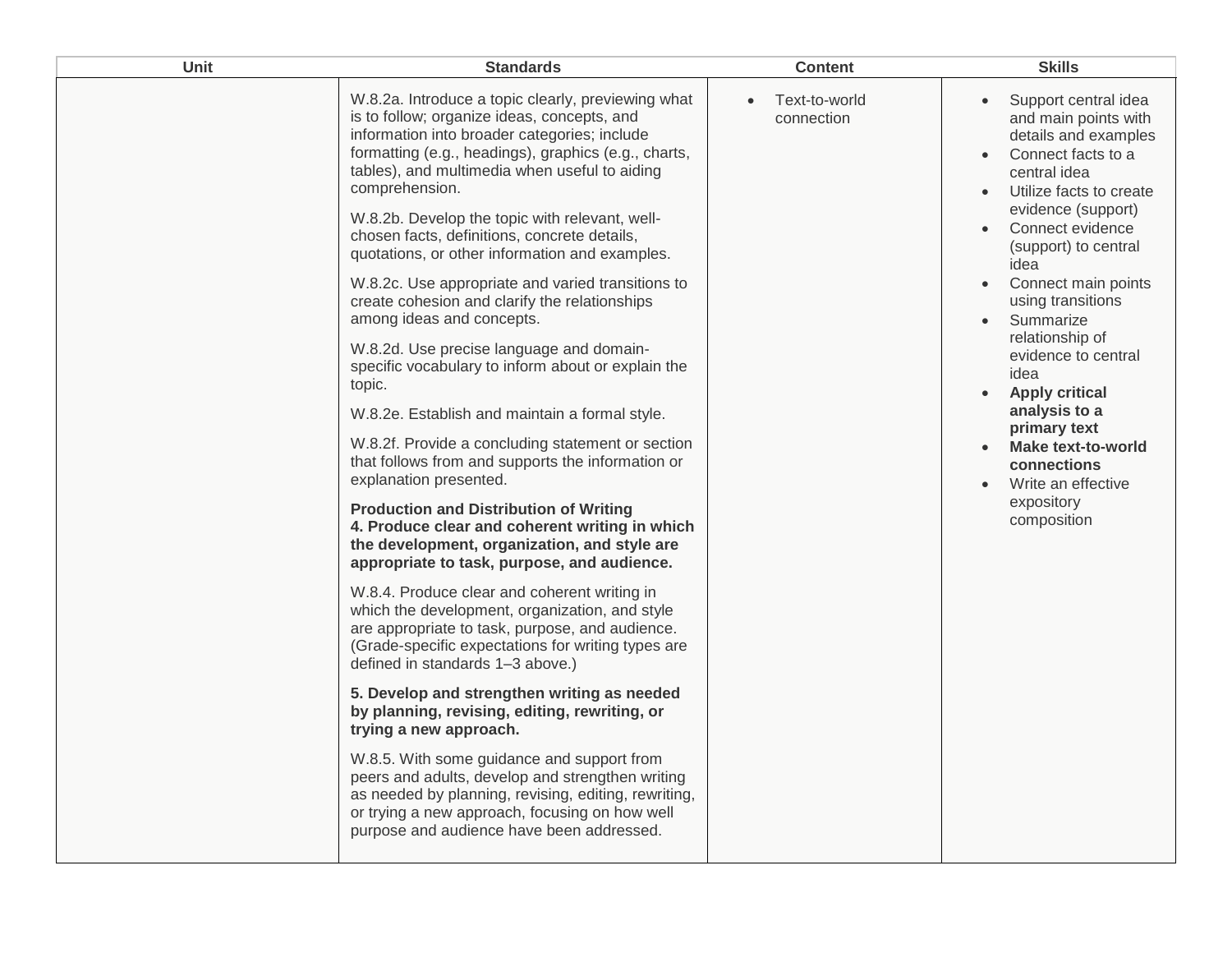| Unit | <b>Standards</b>                                                                                                                                                                                                                                                                                                     | <b>Content</b> | <b>Skills</b> |
|------|----------------------------------------------------------------------------------------------------------------------------------------------------------------------------------------------------------------------------------------------------------------------------------------------------------------------|----------------|---------------|
|      | 6. Use technology, including the Internet, to<br>produce and publish writing and to interact<br>and collaborate with others.                                                                                                                                                                                         |                |               |
|      | W.8.6. Use technology, including the Internet, to<br>produce and publish writing and present the<br>relationships between information and ideas<br>efficiently as well as to interact and collaborate<br>with others.                                                                                                |                |               |
|      | 8. Gather relevant information from multiple<br>print and digital sources, assess the<br>credibility and accuracy of each source, and<br>integrate the information while avoiding<br>plagiarism.                                                                                                                     |                |               |
|      | W.8.8. Gather relevant information from multiple<br>print and digital sources, using search terms<br>effectively; assess the credibility and accuracy of<br>each source; and quote or paraphrase the data<br>and conclusions of others while avoiding<br>plagiarism and following a standard format for<br>citation. |                |               |
|      | 9. Draw evidence from literary or informational<br>texts to support analysis, reflection, and<br>research.                                                                                                                                                                                                           |                |               |
|      | W.8.9. Draw evidence from literary or<br>informational texts to support analysis, reflection,<br>and research.                                                                                                                                                                                                       |                |               |
|      | W.8.9a. Apply grade 8 Reading standards to<br>literature (e.g., "Analyze how a modern work of<br>fiction draws on themes, patterns of events, or<br>character types from myths, traditional stories, or<br>religious works such as the Bible, including<br>describing how the material is rendered new").            |                |               |
|      | <b>Range of Writing</b><br>10. Write routinely over extended time frames<br>(time for research, reflection, and revision)<br>and shorter time frames (a single sitting or a<br>day or two) for a range of tasks, purposes,<br>and audiences.                                                                         |                |               |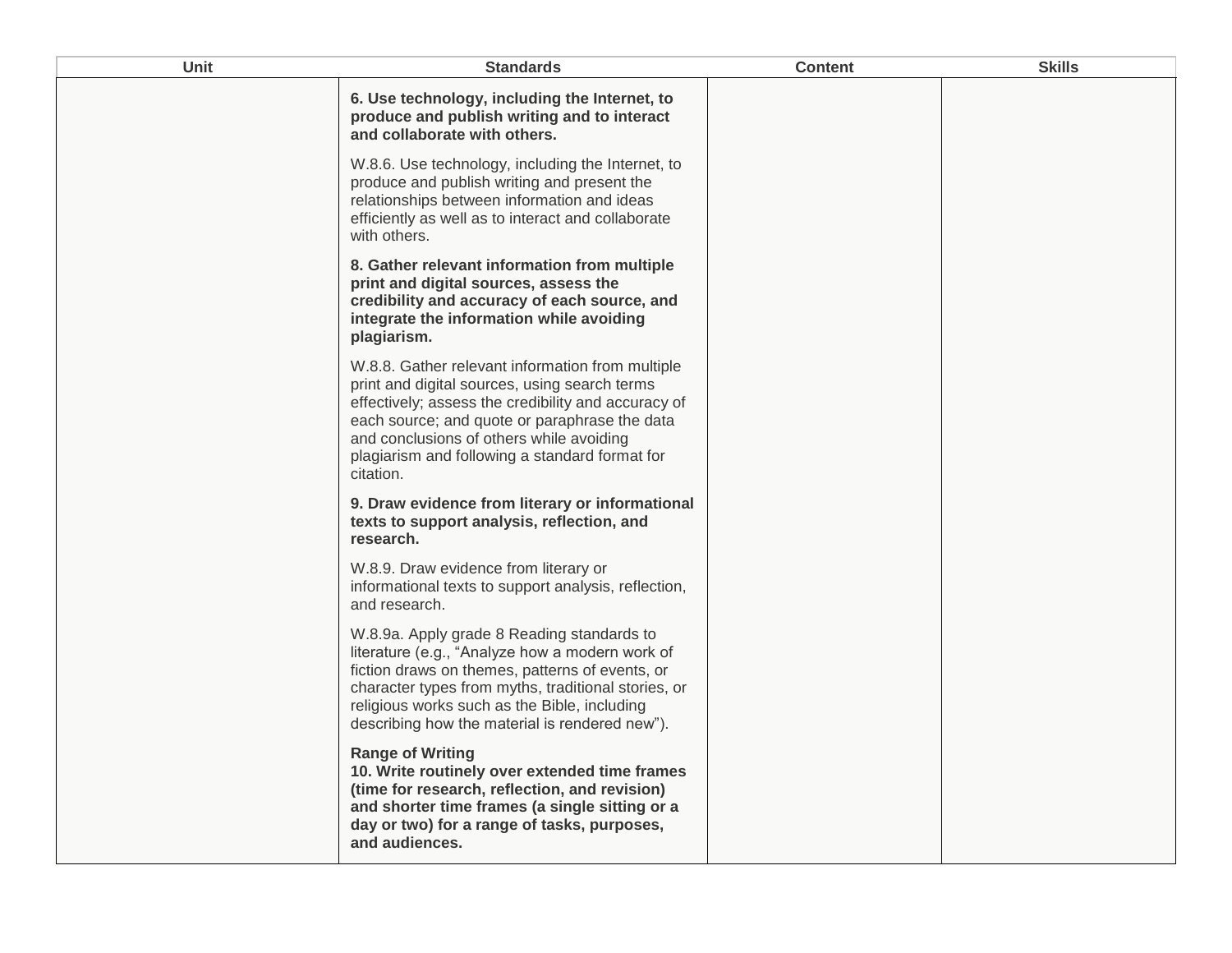| <b>Unit</b>              | <b>Standards</b>                                                                                                                                                                                                                                                                                                                                                                                                                                                                                                                                                                                                                                                                                                                                                                                                                                                                                                                                                                                                                                                                                                                                                                                | <b>Content</b>                                                                                                                                                                                                                                                                                                                                                                                                                                      | <b>Skills</b>                                                                                                                                                                                                                                                                                                                                                                                                                                                                                                                                                                                                     |
|--------------------------|-------------------------------------------------------------------------------------------------------------------------------------------------------------------------------------------------------------------------------------------------------------------------------------------------------------------------------------------------------------------------------------------------------------------------------------------------------------------------------------------------------------------------------------------------------------------------------------------------------------------------------------------------------------------------------------------------------------------------------------------------------------------------------------------------------------------------------------------------------------------------------------------------------------------------------------------------------------------------------------------------------------------------------------------------------------------------------------------------------------------------------------------------------------------------------------------------|-----------------------------------------------------------------------------------------------------------------------------------------------------------------------------------------------------------------------------------------------------------------------------------------------------------------------------------------------------------------------------------------------------------------------------------------------------|-------------------------------------------------------------------------------------------------------------------------------------------------------------------------------------------------------------------------------------------------------------------------------------------------------------------------------------------------------------------------------------------------------------------------------------------------------------------------------------------------------------------------------------------------------------------------------------------------------------------|
|                          | W.8.10. Write routinely over extended time<br>frames (time for research, reflection, and revision)<br>and shorter time frames (a single sitting or a day<br>or two)<br>© Copyright 2010. National Governors<br>Association Center for Best Practices and Council<br>of Chief State School Officers. All rights reserved.                                                                                                                                                                                                                                                                                                                                                                                                                                                                                                                                                                                                                                                                                                                                                                                                                                                                        |                                                                                                                                                                                                                                                                                                                                                                                                                                                     |                                                                                                                                                                                                                                                                                                                                                                                                                                                                                                                                                                                                                   |
| <b>Narrative Writing</b> | <b>CCSS: English Language Arts 6-12</b><br><b>CCSS: Grade 8</b><br>Writing<br>3. Write narratives to develop real or imagined<br>experiences or events using effective<br>technique, well-chosen details, and well-<br>structured event sequences.<br>W.8.3. Write narratives to develop real or<br>imagined experiences or events using effective<br>technique, relevant descriptive details, and well-<br>structured event sequences.<br>W.8.3a. Engage and orient the reader by<br>establishing a context and point of view and<br>introducing a narrator and/or characters; organize<br>an event sequence that unfolds naturally and<br>logically.<br>W.8.3b. Use narrative techniques, such as<br>dialogue, pacing, description, and reflection, to<br>develop experiences, events, and/or characters.<br>W.8.3c. Use a variety of transition words,<br>phrases, and clauses to convey sequence, signal<br>shifts from one time frame or setting to another,<br>and show the relationships among experiences<br>and events.<br>W.8.3d. Use precise words and phrases, relevant<br>descriptive details, and sensory language to<br>capture the action and convey experiences and<br>events. | Making a point<br>theme<br>emotional appeals<br>Developing character<br>protagonist<br>antagonist<br>dialogue<br>levels of<br>characterization<br>methods of<br>characterization<br>Developing plot and conflict<br>plot structure<br>setting<br>mood<br>exposition<br>inciting incident<br>rising action<br>climax<br>$\bullet$<br>falling action<br>resolution<br>point of view (narrator<br>vs. author)<br>forms of conflict<br>central conflict | Students will be able to:<br>Focus a narrative on<br>a theme<br>Establish a narrative<br>point of view<br>Use setting to<br>influence plot and<br>conflict<br>Delineate and<br>develop characters<br>Create fully-<br>developed characters<br>through behavior and<br>attitudes<br>Follow a plot structure<br>dependent on a<br>central conflict<br>Employ language<br>consistent with the<br>tone/voice of the<br>narrative<br>Incorporate various<br>aspects of figurative<br>language and imagery<br>Identify and use<br>strategies to engage<br>the reader<br>Evoke an emotional<br>response in the<br>reader |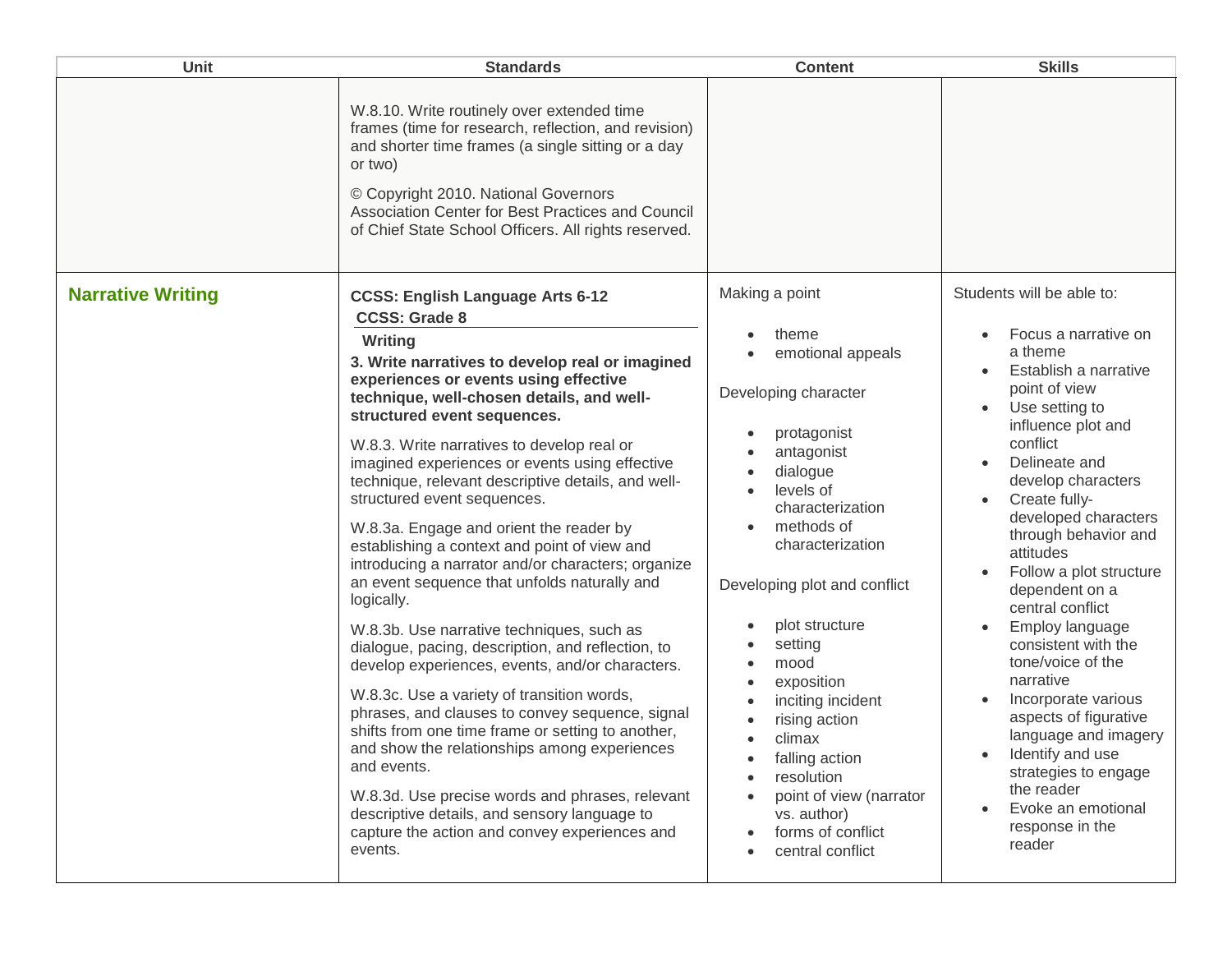| <b>Unit</b> | <b>Standards</b>                                                                                                                                                                                                                                                                                                                                                                                                                                                                                                                                                                                                                                                                                                                                                                                                                                                                                                                                                                                                                                                                                                                                                                                                                                                                                                                                                                                                                                                                                                                                                                                                                                                                                                             | <b>Content</b>                                                                                                                                           | <b>Skills</b>                                                                                                                                                                                                                                 |
|-------------|------------------------------------------------------------------------------------------------------------------------------------------------------------------------------------------------------------------------------------------------------------------------------------------------------------------------------------------------------------------------------------------------------------------------------------------------------------------------------------------------------------------------------------------------------------------------------------------------------------------------------------------------------------------------------------------------------------------------------------------------------------------------------------------------------------------------------------------------------------------------------------------------------------------------------------------------------------------------------------------------------------------------------------------------------------------------------------------------------------------------------------------------------------------------------------------------------------------------------------------------------------------------------------------------------------------------------------------------------------------------------------------------------------------------------------------------------------------------------------------------------------------------------------------------------------------------------------------------------------------------------------------------------------------------------------------------------------------------------|----------------------------------------------------------------------------------------------------------------------------------------------------------|-----------------------------------------------------------------------------------------------------------------------------------------------------------------------------------------------------------------------------------------------|
|             | W.8.3e. Provide a conclusion that follows from<br>and reflects on the narrated experiences or<br>events.<br><b>Production and Distribution of Writing</b><br>4. Produce clear and coherent writing in which<br>the development, organization, and style are<br>appropriate to task, purpose, and audience.<br>W.8.4. Produce clear and coherent writing in<br>which the development, organization, and style<br>are appropriate to task, purpose, and audience.<br>(Grade-specific expectations for writing types are<br>defined in standards 1-3 above.)<br>5. Develop and strengthen writing as needed<br>by planning, revising, editing, rewriting, or<br>trying a new approach.<br>W.8.5. With some guidance and support from<br>peers and adults, develop and strengthen writing<br>as needed by planning, revising, editing, rewriting,<br>or trying a new approach, focusing on how well<br>purpose and audience have been addressed.<br>6. Use technology, including the Internet, to<br>produce and publish writing and to interact<br>and collaborate with others.<br>W.8.6. Use technology, including the Internet, to<br>produce and publish writing and present the<br>relationships between information and ideas<br>efficiently as well as to interact and collaborate<br>with others.<br><b>Range of Writing</b><br>10. Write routinely over extended time frames<br>(time for research, reflection, and revision)<br>and shorter time frames (a single sitting or a<br>day or two) for a range of tasks, purposes,<br>and audiences.<br>W.8.10. Write routinely over extended time<br>frames (time for research, reflection, and revision)<br>and shorter time frames (a single sitting or a day<br>or two) | event sequencing<br>٠<br>through transitions<br>foreshadowing<br>flashback<br>Use of language<br>imagery<br>description<br>figurative language<br>pacing | Use narrative<br>$\bullet$<br>techniques such as<br>dialogue, description,<br>and pacing<br>Use transitions to<br>connect plot events<br>and episodes<br>Demonstrate<br>command of<br>conventions of<br>standard English<br>grammar and usage |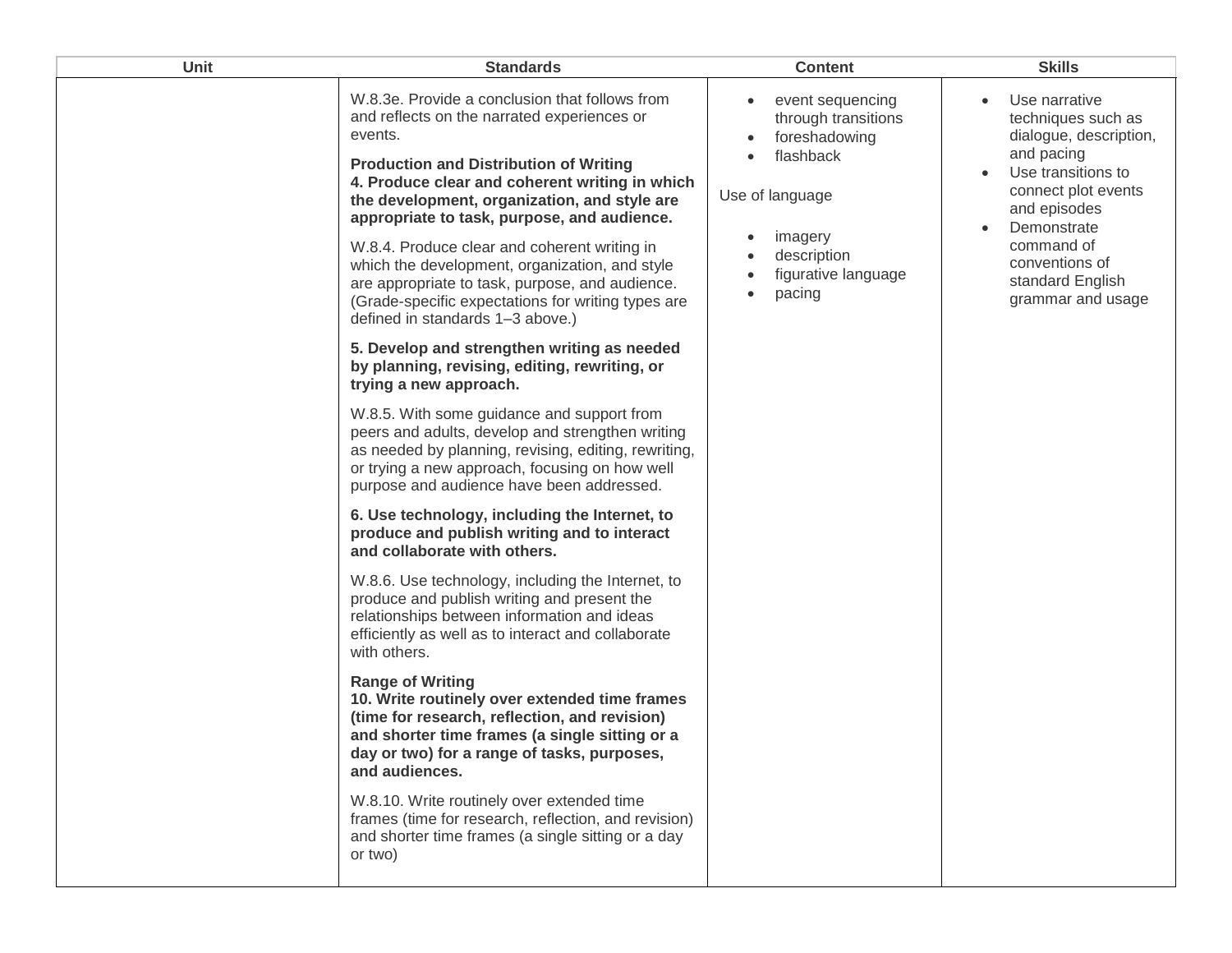| © Copyright 2010. National Governors<br>Association Center for Best Practices and Council                                                                                                                                                                                                                                                                                                                                                                                                                                                                                                                                                                                                                                                                                                                                                                                                                                                                                                                                                                                                                                                                                                                                                                                                                                                                                                                                                             |                                                                                                                                                                                                                                                                                                                                                                     |                                                                                                                                                                                                                                                                                                                                                                                                                                                                                              |
|-------------------------------------------------------------------------------------------------------------------------------------------------------------------------------------------------------------------------------------------------------------------------------------------------------------------------------------------------------------------------------------------------------------------------------------------------------------------------------------------------------------------------------------------------------------------------------------------------------------------------------------------------------------------------------------------------------------------------------------------------------------------------------------------------------------------------------------------------------------------------------------------------------------------------------------------------------------------------------------------------------------------------------------------------------------------------------------------------------------------------------------------------------------------------------------------------------------------------------------------------------------------------------------------------------------------------------------------------------------------------------------------------------------------------------------------------------|---------------------------------------------------------------------------------------------------------------------------------------------------------------------------------------------------------------------------------------------------------------------------------------------------------------------------------------------------------------------|----------------------------------------------------------------------------------------------------------------------------------------------------------------------------------------------------------------------------------------------------------------------------------------------------------------------------------------------------------------------------------------------------------------------------------------------------------------------------------------------|
| of Chief State School Officers. All rights reserved.                                                                                                                                                                                                                                                                                                                                                                                                                                                                                                                                                                                                                                                                                                                                                                                                                                                                                                                                                                                                                                                                                                                                                                                                                                                                                                                                                                                                  |                                                                                                                                                                                                                                                                                                                                                                     |                                                                                                                                                                                                                                                                                                                                                                                                                                                                                              |
| <b>Research Writing</b><br><b>CCSS: English Language Arts 6-12</b><br><b>CCSS: Grade 8</b><br>Writing<br>2. Write informative/explanatory texts to<br>examine and convey complex ideas and<br>$\bullet$<br>information clearly and accurately through the<br>$\bullet$<br>effective selection, organization, and analysis<br>$\bullet$<br>of content.<br>$\bullet$<br>W.8.2. Write informative/explanatory texts to<br>examine a topic and convey ideas, concepts, and<br>information through the selection, organization,<br>and analysis of relevant content.<br>$\bullet$<br>W.8.2a. Introduce a topic clearly, previewing what<br>is to follow; organize ideas, concepts, and<br>information into broader categories; include<br>formatting (e.g., headings), graphics (e.g., charts,<br>tables), and multimedia when useful to aiding<br>comprehension.<br>W.8.2b. Develop the topic with relevant, well-<br>chosen facts, definitions, concrete details,<br>quotations, or other information and examples.<br>W.8.2c. Use appropriate and varied transitions to<br>create cohesion and clarify the relationships<br>among ideas and concepts.<br>W.8.2d. Use precise language and domain-<br>specific vocabulary to inform about or explain the<br>topic.<br>W.8.2e. Establish and maintain a formal style.<br>W.8.2f. Provide a concluding statement or section<br>that follows from and supports the information or<br>explanation presented. | Students will know:<br>Research<br>Topic<br>Thesis<br>Plan of development<br>Organization<br>Purpose<br>Audience<br>Source credibility<br>(accuracy, reliability)<br>Citation<br>Note-taking<br>Paraphrase<br>Precise language<br>Summary<br>Quotation<br>Plagiarism<br>Transitions<br>Evidence<br>Inductive reasoning<br>Deductive reasoning<br><b>Works Cited</b> | Students will be able to:<br>Define research<br>Write an effective and<br>original thesis<br>Organize main points<br>with a plan of<br>development<br>Assess the credibility<br>of sources<br>Identify and gather<br>information (evidence)<br>Cite sources<br>Create a Works Cited<br>Determine the<br>$\bullet$<br>audience<br>Organize evidence<br>Connect evidence to<br>the thesis<br>Write with clarity<br>Revise for content,<br>coherence,<br>vocabulary, language<br>use, and style |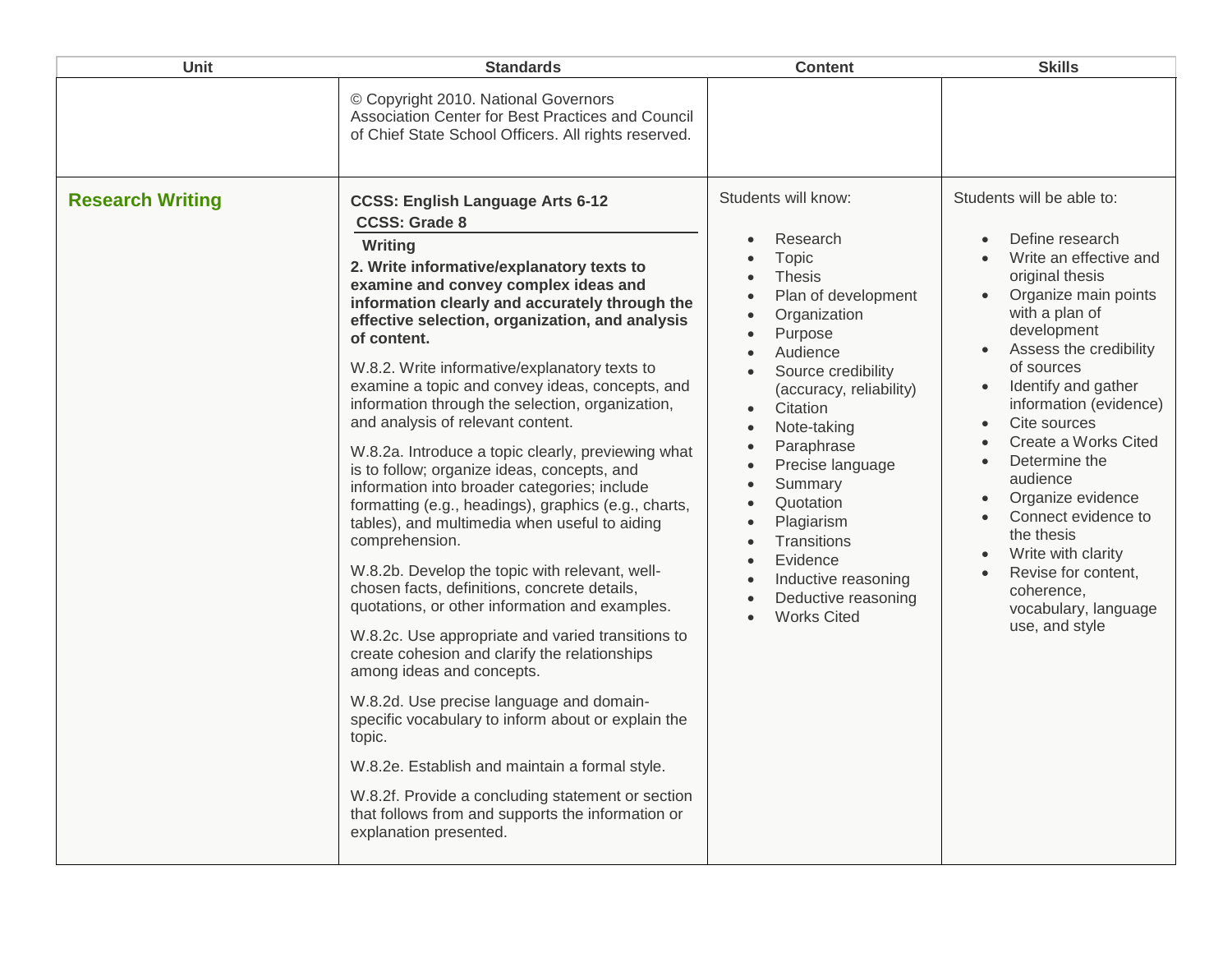| <b>Unit</b> | <b>Standards</b>                                                                                                                                                                                                                                      | <b>Content</b> | <b>Skills</b> |
|-------------|-------------------------------------------------------------------------------------------------------------------------------------------------------------------------------------------------------------------------------------------------------|----------------|---------------|
|             | <b>Production and Distribution of Writing</b><br>4. Produce clear and coherent writing in which<br>the development, organization, and style are<br>appropriate to task, purpose, and audience.                                                        |                |               |
|             | W.8.4. Produce clear and coherent writing in<br>which the development, organization, and style<br>are appropriate to task, purpose, and audience.<br>(Grade-specific expectations for writing types are<br>defined in standards 1-3 above.)           |                |               |
|             | 5. Develop and strengthen writing as needed<br>by planning, revising, editing, rewriting, or<br>trying a new approach.                                                                                                                                |                |               |
|             | W.8.5. With some guidance and support from<br>peers and adults, develop and strengthen writing<br>as needed by planning, revising, editing, rewriting,<br>or trying a new approach, focusing on how well<br>purpose and audience have been addressed. |                |               |
|             | 6. Use technology, including the Internet, to<br>produce and publish writing and to interact<br>and collaborate with others.                                                                                                                          |                |               |
|             | W.8.6. Use technology, including the Internet, to<br>produce and publish writing and present the<br>relationships between information and ideas<br>efficiently as well as to interact and collaborate<br>with others.                                 |                |               |
|             | <b>Research to Build and Present Knowledge</b><br>7. Conduct short as well as more sustained<br>research projects based on focused<br>questions, demonstrating understanding of<br>the subject under investigation.                                   |                |               |
|             | W.8.7. Conduct short research projects to answer<br>a question (including a self-generated question),<br>drawing on several sources and generating<br>additional related, focused questions that allow for<br>multiple avenues of exploration.        |                |               |
|             | 8. Gather relevant information from multiple<br>print and digital sources, assess the<br>credibility and accuracy of each source, and                                                                                                                 |                |               |